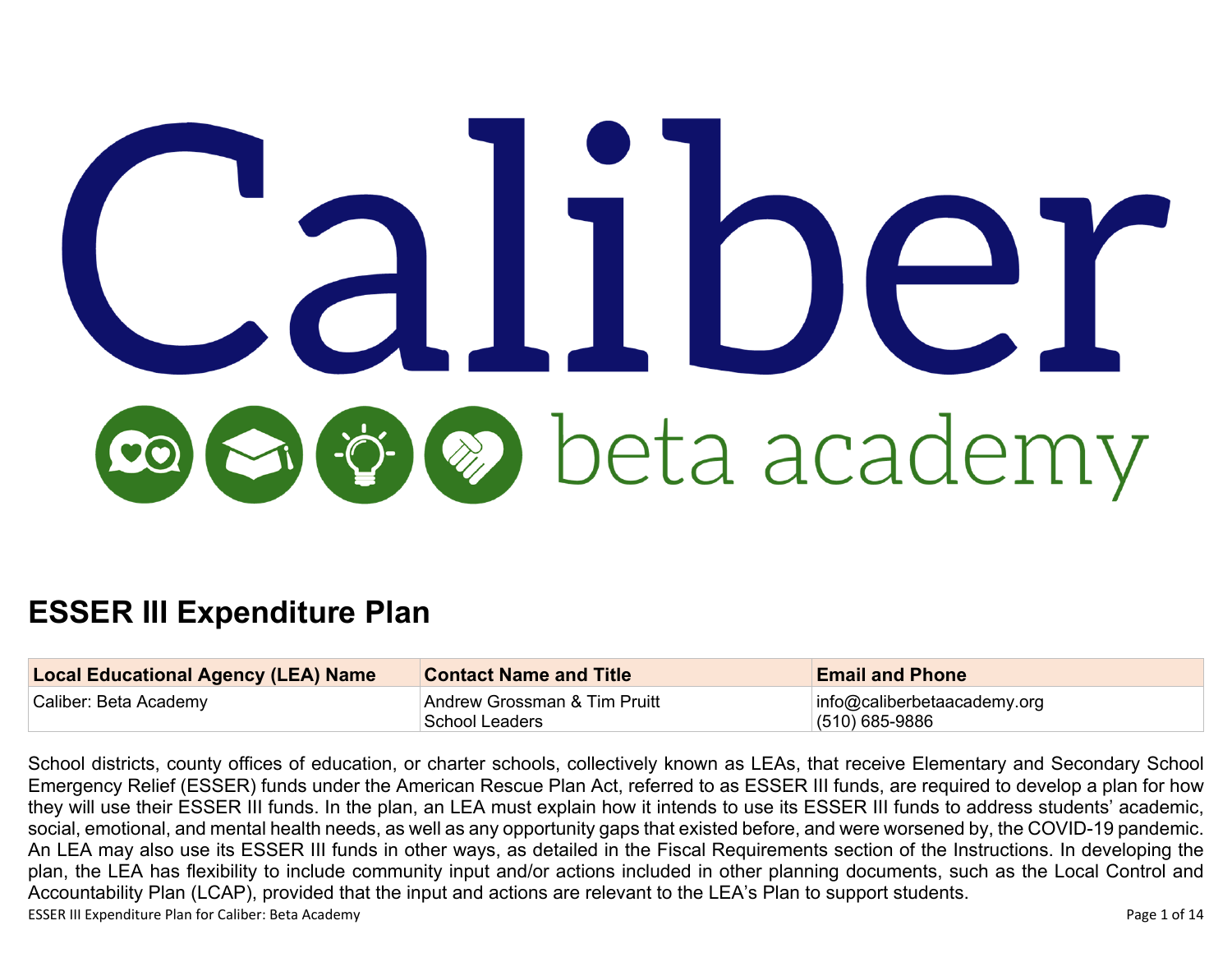For more information please see the Instructions.

### **Other LEA Plans [Referenced](#page-8-0) in this Plan**

| <b>Plan Title</b>                                                        | Where the Plan May Be Accessed                          |
|--------------------------------------------------------------------------|---------------------------------------------------------|
| Caliber: Beta Academy 2021 LCAP                                          | http://www.caliberbetaacademy.org/school-documents.html |
| Caliber Safe Return to Schools Plan                                      | http://www.caliberbetaacademy.org/school-documents.html |
| Caliber: Beta Academy 2021 Expanded Learning<br>Opportunities Grant Plan | http://www.caliberbetaacademy.org/school-documents.html |

## **Summary of Planned ESSER III [Expenditures](#page-8-1)**

Below is a summary of the ESSER III funds received by the LEA and how the LEA intends to expend these funds in support of students.

#### **Total ESSER III funds received by the LEA**

\$2,089,623

| <b>Plan Section</b>                                                                      | <b>Total Planned ESSER III</b> |
|------------------------------------------------------------------------------------------|--------------------------------|
| Strategies for Continuous and Safe In-Person Learning                                    | \$188,000                      |
| Addressing Lost Instructional Time (a minimum of 20 percent of the LEAs ESSER III funds) | \$418,000                      |
| Use of Any Remaining Funds                                                               | ∫\$1,483,623                   |

#### **Total ESSER III funds included in this plan**

\$2,089,623

# **Community [Engagement](#page-9-0)**

ESSER III Expenditure Plan for Caliber: Beta Academy **Page 2 of 14** and the state of the state of the page 2 of 14 and the state of the state of the page 2 of 14 and the state of the state of the state of the state of the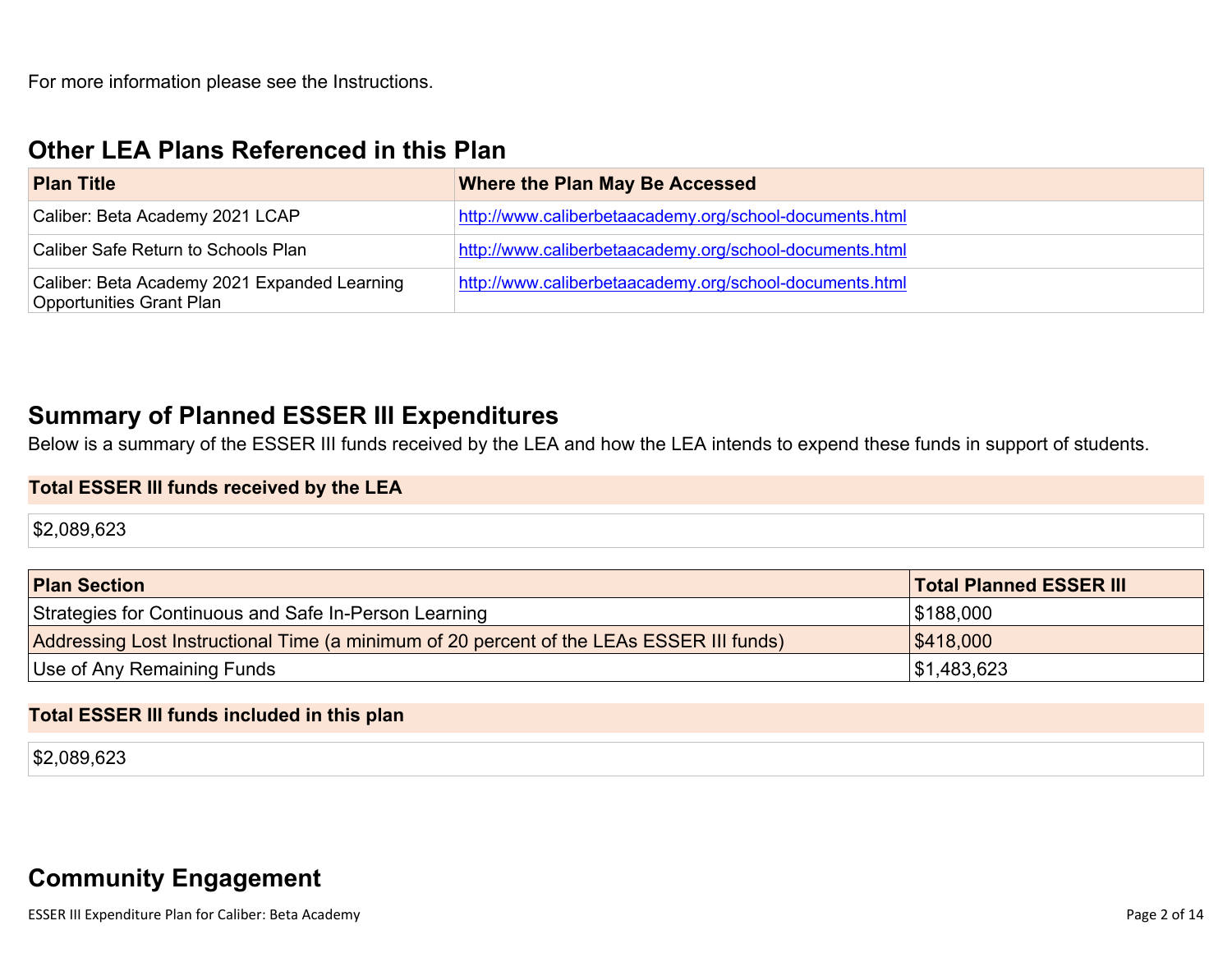An LEA's decisions about how to use its ESSER III funds will directly impact the students, families, and the local community. The following is a description of how the LEA meaningfully consulted with its community members in determining the prevention and mitigation strategies, strategies to address the academic impact of lost instructional time, and any other strategies or activities to be implemented by the LEA. In developing the plan, the LEA has flexibility to include input received from community members during the development of other LEA Plans, such as the LCAP, provided that the input is relevant to the development of the LEA's ESSER III Expenditure Plan.

For specific requirements, including a list of the community members that an LEA is required to consult with, please see the Community Engagement section of the Instructions.

A description of the efforts made by the LEA to meaningfully consult with its required community members and the opportunities provided by the LEA for public input in the development of the plan.

Stakeholder input and engagement has been essential for the development of Caliber's plans. As is outlined in Beta Academy's 2021 LCAP, we have many systems in place to engage our stakeholders throughout the school year. Details of the mechanisms for engagement during the development of the LCAP and ELO grant plan are included in the "Stakeholder Engagement" section of the LCAP. Planning for ESSER III funds built upon this foundation of engagement from the 2020-21 school year, and also included additional engagement opportunities over the summer of 2021. Specific engagement in the summer 2021 included active dialog with families during the planning for reopening school in the fall, Caliber Public Schools board meetings on August 19 and September 9 (both of which were open to the public and included opportunities for public comment on Caliber's plans), and day-to-day dialog with families by the school's leadership, front office, and family engagement staff members.

A description of how the development of the plan was influenced by community input.

Details of how Caliber's planning was influenced by community input are outlined in the the "Stakeholder Engagement" section of the school's LCAP. The school further refined its plan over the summer based on the community's articulated need for additional operational support to coordinate COVID response logistics such as family communications and student COVID testing. In response to the feedback from the community that was received during the initial weeks when students returned to in person instruction, the school is currently working to add supplemental operations team support, and we intend to maintain that support as long as it is needed using ESSER III funds.

# **Actions and [Expenditures](#page-11-0) to Address Student Needs**

The following is the LEA's plan for using its ESSER III funds to meet students' academic, social, emotional, and mental health needs, as well as how the LEA will address the opportunity gaps that existed before, and were exacerbated by, the COVID-19 pandemic. In developing the plan, the LEA has the flexibility to include actions described in existing plans, including the LCAP and/or Expanded Learning Opportunity (ELO) Grant Plan, to the extent that the action(s) address the requirements of the ESSER III Expenditure Plan. For specific requirements, please refer to the Actions and Expenditures to Address Student Needs section of the Instructions.

ESSER III Expenditure Plan for Caliber: Beta Academy **Page 3 of 14** Page 3 of 14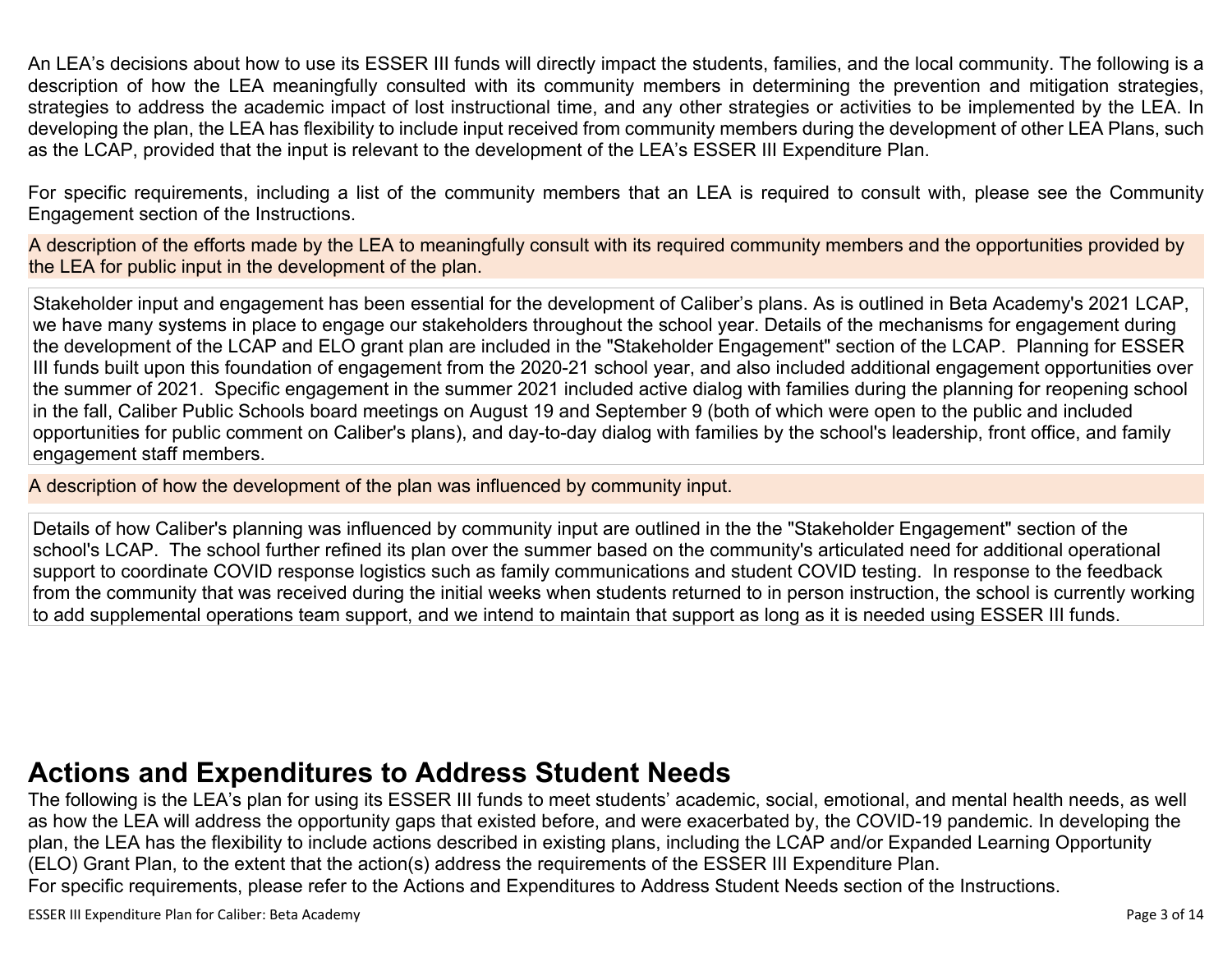## **Strategies for [Continuous](#page-11-1) and Safe In-Person Learning**

A description of how the LEA will use funds to continuously and safely operate schools for in-person learning in a way that reduces or prevents the spread of the COVID-19 virus.

#### **Total ESSER III funds being used to implement strategies for continuous and safe in-person learning**

| \$188,000                                  |                                           |                                                                                                                                            |                                                        |
|--------------------------------------------|-------------------------------------------|--------------------------------------------------------------------------------------------------------------------------------------------|--------------------------------------------------------|
| <b>Plan Alignment (if</b><br>applicable)   | <b>Action Title</b>                       | <b>Action Description</b>                                                                                                                  | <b>Planned ESSER III</b><br><b>Funded Expenditures</b> |
| Safe Return to Schools   Cleaning Supplies |                                           | Purchase cleaning supplies to maintain a safe in-person<br>learning environment                                                            | \$53,000                                               |
| n/a                                        | <b>Supplemental Operations</b><br>Support | Hire additional operations staff to coordinate COVID<br>response efforts such as family communications, student<br>and staff testing, etc. | \$135,000                                              |

# **Addressing the Impact of Lost [Instructional](#page-12-0) Tim[e](#page-12-0)**

A description of how the LEA will use funds to address the academic impact of lost instructional time.

#### **Total ESSER III funds being used to address the academic impact of lost instructional time**

| \$418,000                                |                               |                                                                                                                                      |                                                        |
|------------------------------------------|-------------------------------|--------------------------------------------------------------------------------------------------------------------------------------|--------------------------------------------------------|
| <b>Plan Alignment (if</b><br>applicable) | <b>Action Title</b>           | <b>Action Description</b>                                                                                                            | <b>Planned ESSER III</b><br><b>Funded Expenditures</b> |
| $ELO$ #1                                 | Summer program 2023 &<br>2024 | Maintain the planned summer program outlined in the ELO<br>grant plan and LCAP during the summer of 2023 and 2024                    | \$205,000                                              |
| $ELO$ #1                                 | Extended school year          | Provide stipends to staff to maintain the current, extended,<br>185 day school year through the 2022-23 and 2023-24<br>school years. | \$213,000                                              |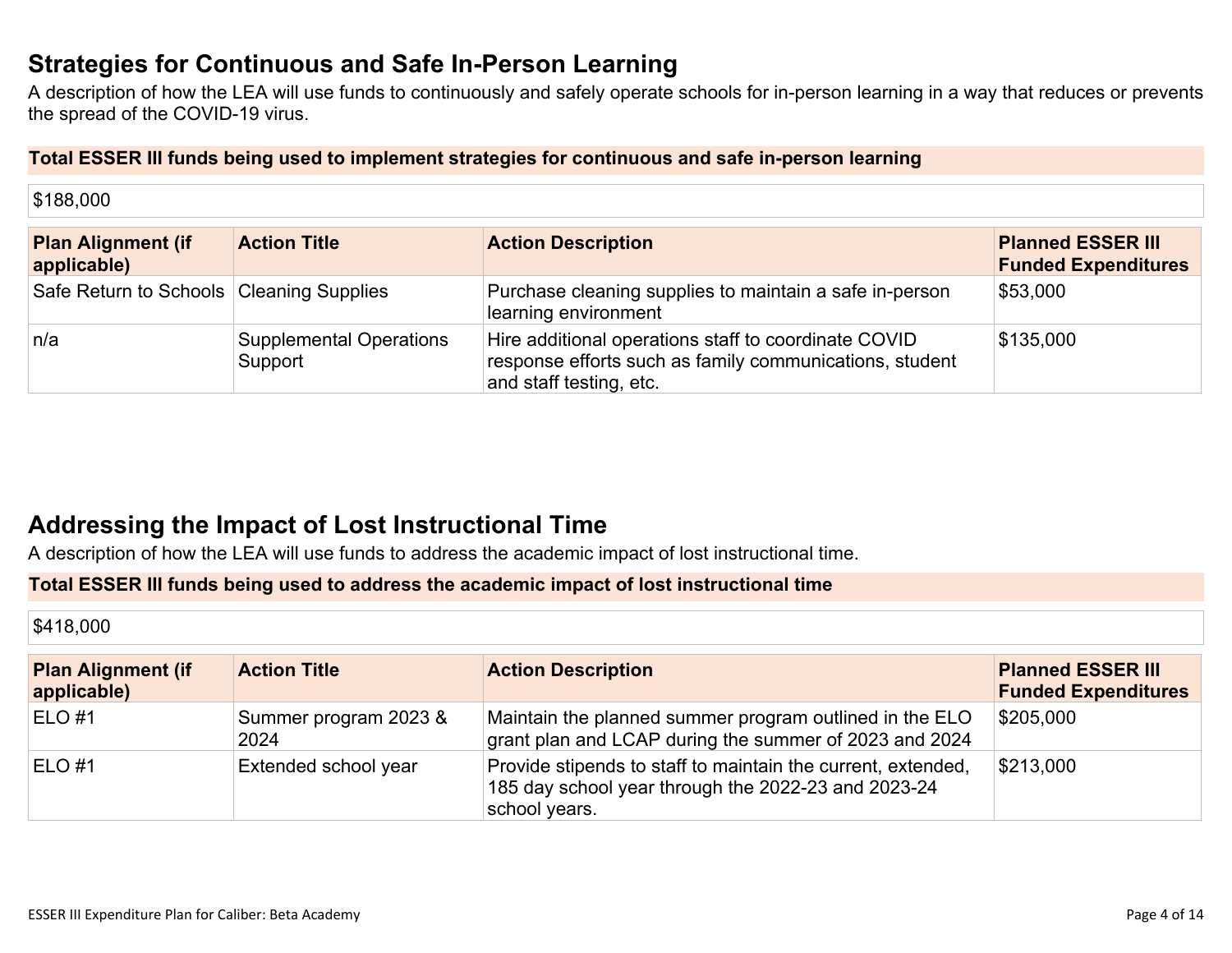# **Use of Any [Remaining](#page-12-1) Fund[s](#page-12-1)**

A description of the how the LEA will use any remaining ESSER III funds, as applicable.

#### **Total ESSER III funds being used to implement additional actions**

| \$1,483,623                                            |                                                |                                                                                                                                                                                                       |                                                        |
|--------------------------------------------------------|------------------------------------------------|-------------------------------------------------------------------------------------------------------------------------------------------------------------------------------------------------------|--------------------------------------------------------|
| <b>Plan Alignment (if</b><br>applicable)               | <b>Action Title</b>                            | <b>Action Description</b>                                                                                                                                                                             | <b>Planned ESSER III</b><br><b>Funded Expenditures</b> |
| <b>LCAP Goal 2 Action 1</b>                            | or Instructional Coach                         | Additional Assistant Principal Maintain an extra Assistant Principal or Instructional Coach<br>through the 2023-24 school year beyond what would<br>otherwise be affordable without ESSER III funding | \$258,000                                              |
| ELO #2 & LCAP Goal 2 ELD Intervention Lead<br>Action 3 |                                                | Continue to fund an ELD Intervention Lead through the<br>2023-24 school year                                                                                                                          | \$232,000                                              |
| Action 3                                               | ELO #2 & LCAP Goal 2 Academic Interventionists | Continue to fund 2 academic interventionists through the<br>2023-24 school year                                                                                                                       | \$336,000                                              |
| LCAP Goal 6 Action 6                                   | <b>Family Engagement</b><br>Manager            | Continue to fund a Family Engagement Manager position<br>through the 2023-24 school year                                                                                                              | \$156,000                                              |
| <b>LCAP Goal 1 Action 5</b>                            | <b>Mental Health Clinicians</b>                | Continue to fund 2 mental health clinicians through the<br>2023-24 school year                                                                                                                        | \$414,000                                              |
| <b>LCAP Goal 5 Action 5</b>                            | Instructional Technology                       | Purchase instructional technology for students & staff                                                                                                                                                | \$87,623                                               |

# **Ensuring [Interventions](#page-12-2) are Addressing Student Need[s](#page-12-2)**

The LEA is required to ensure its interventions will respond to the academic, social, emotional, and mental health needs of all students, and particularly those students most impacted by the COVID–19 pandemic. The following is the LEA's plan for ensuring that the actions and expenditures in the plan are addressing the identified academic, social, emotional, and mental health needs of its students, and particularly those students most impacted by the COVID–19 pandemic.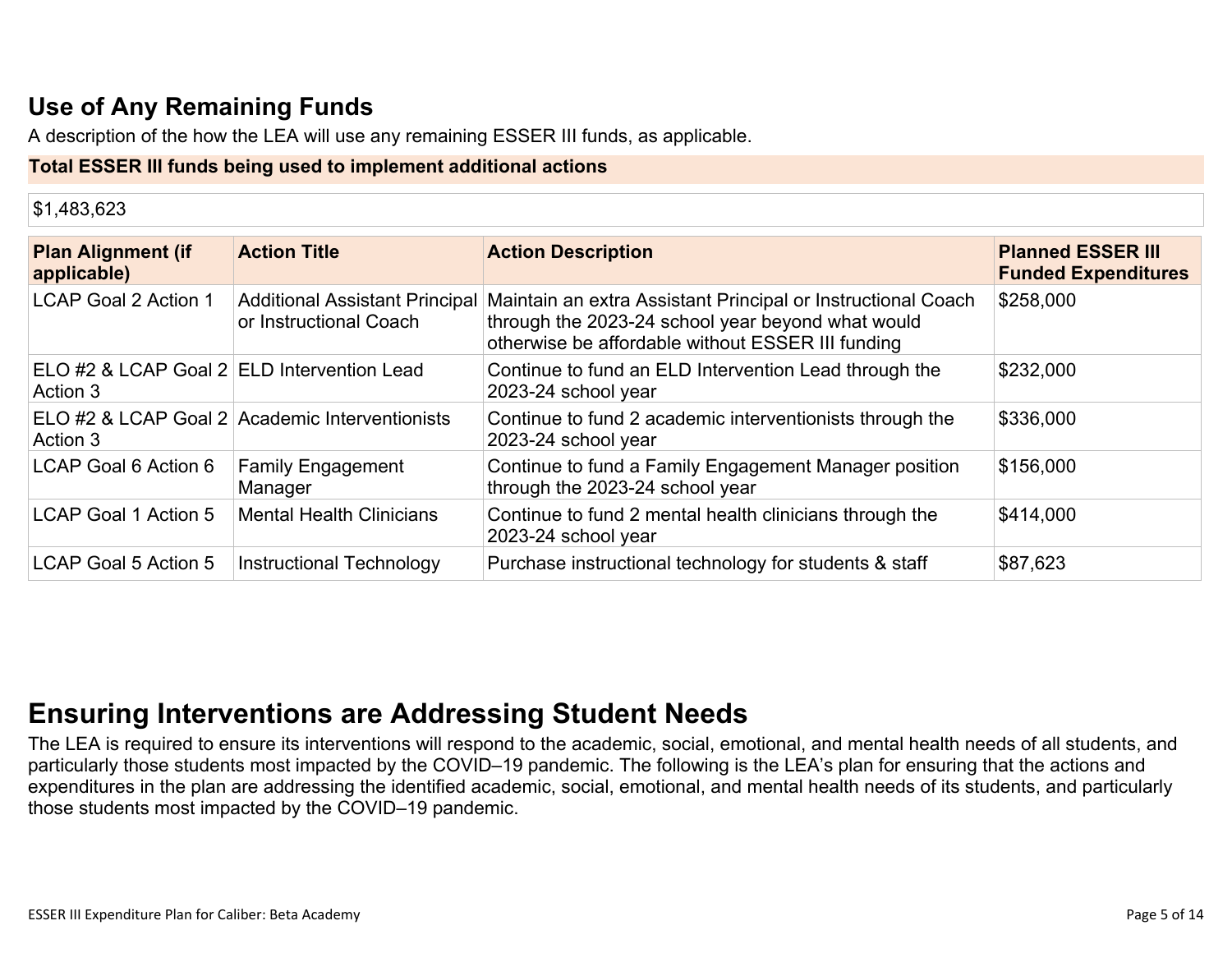| <b>Action Title(s)</b>     | <b>How Progress will be Monitored</b>                                                                                                                                                                                                                                                       | <b>Frequency of Progress Monitoring</b>    |
|----------------------------|---------------------------------------------------------------------------------------------------------------------------------------------------------------------------------------------------------------------------------------------------------------------------------------------|--------------------------------------------|
| <b>Internal Monitoring</b> | School Leaders and Caliber School Support<br>Organization (SSO) staff meet regularly to<br>progress monitor the school's goals, actions,<br>and budgets, including major restricted funding<br>sources such as ESSER III.                                                                   | Monthly throughout the school year         |
| <b>LCAP Annual Update</b>  | Caliber will include ESSER III goals, actions,<br>and budgets in the school's LCAP, which will be<br>actively monitored throughout the school year.<br>A formal annual update will be completed with<br>the LCAP each spring.                                                               | Annual                                     |
| <b>Board Updates</b>       | Caliber updates its Board and stakeholders on<br>progress towards its goals, actions, and<br>expenditure plans at each meeting of the<br>school's governing Board. These updates will<br>include the actions and expenditures outlined in<br>this plan.                                     | 5 times per year                           |
| <b>SSC Meetings</b>        | Caliber updates its stakeholders on progress<br>towards its goals, actions, and expenditure<br>plans (including Federal funding sources) at<br>each meeting of the school's School Site<br>Council (SSC). These updates will include the<br>actions and expenditures outlined in this plan. | Roughly monthly throughout the school year |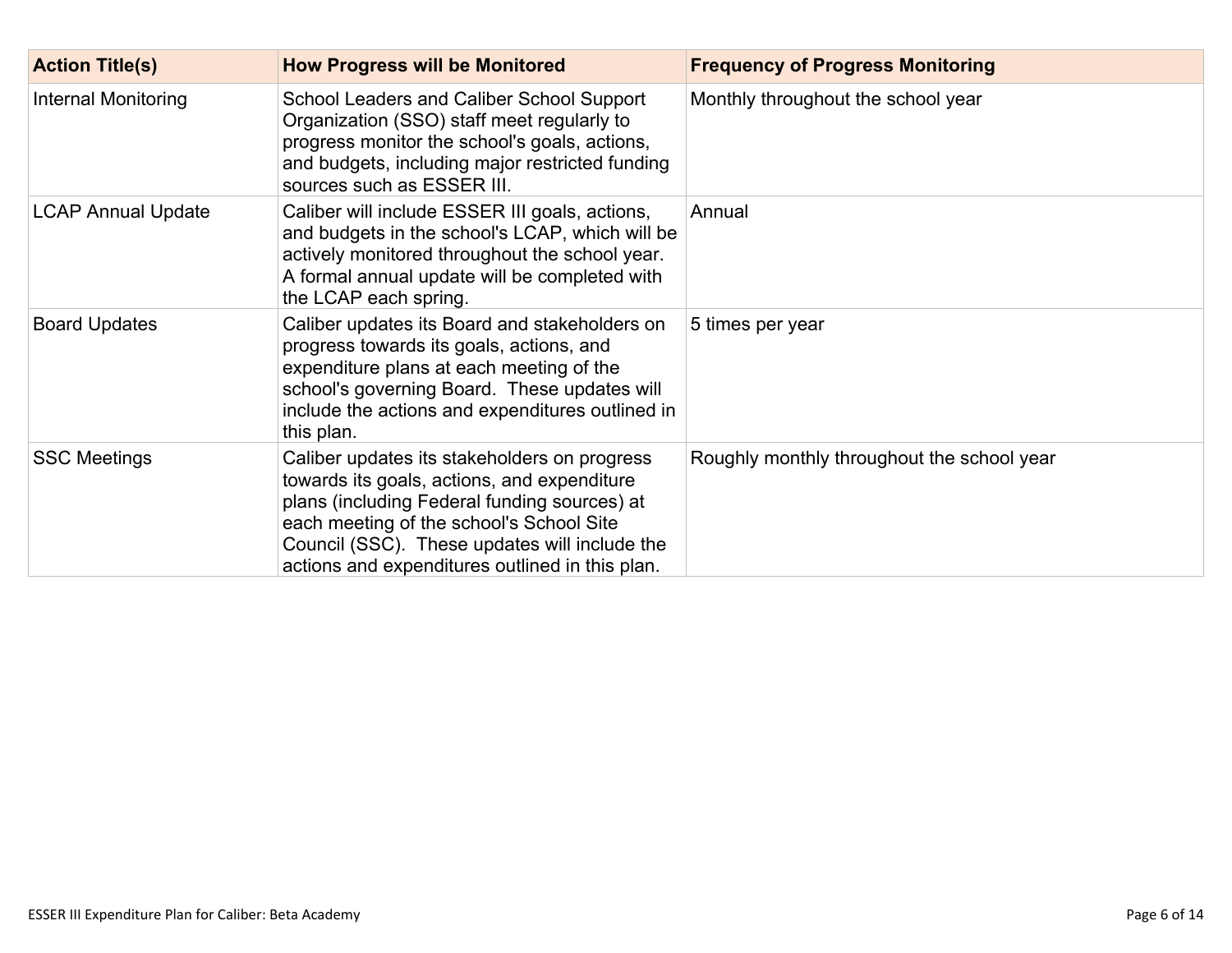# **ESSER III Expenditure Plan Instructions**

#### **Introduction**

School districts, county offices of education (COEs), or charter schools, collectively known as local educational agencies (LEAs), that receive Elementary and Secondary School Emergency Relief (ESSER) funds under the American Rescue Plan (ARP) Act, referred to as ESSER III funds, are required to develop a plan for how they will use ESSER III funds to, at a minimum, address students' academic, social, emotional, and mental health needs, as well as the opportunity gaps that existed before, and were exacerbated by, the COVID-19 pandemic.

The plan must be adopted by the local governing board or body of the LEA at a public meeting on or before October 29, 2021 and must be submitted for review and approval within five days of adoption. A school district must submit its ESSER III Expenditure Plan to its COE for review and approval; a COE must submit its plan to the California Department of Education for review and approval. A charter school must submit its plan to its chartering authority for review and to the COE of the county in which the charter school operates for review and approval.

In addition, consistent with the requirements of the ARP, Volume 86, *Federal Register*, page 21201, April 22, 2021, the ESSER III Expenditure Plan must be:

- Written in an understandable and uniform format;
- Written in a language that parents can understand, to the extent practicable;
	- $\circ$  If it is not practicable to provide written translations to a parent with limited English proficiency, the plan must be orally translated for parents
- Provided in an alternative format to a parent who is an individual with a disability as defined by the Americans with Disabilities Act, upon request; and
- Be made publicly available on the LEA's website.

For additional information regarding ESSER III funding please see the ARP Act Funding web page at <https://www.cde.ca.gov/fg/cr/arpact.asp>.

For technical assistance related to the completion of the ESSER III Expenditure Plan, please contact [EDReliefFunds@cde.ca.gov](mailto:EDReliefFunds@cde.ca.gov).

#### **Fiscal Requirements**

- The LEA must use at least 20 percent (20%) of its ESSER III apportionment for expenditures related to addressing the academic impact of lost instructional time through the implementation of evidence-based interventions, such as summer learning or summer enrichment, extended day, comprehensive afterschool programs, or extended school year programs.
	- o For purposes of this requirement, "evidence-based interventions" include practices or programs that have **evidence** to show that they are effective at producing results and improving outcomes when implemented. This kind of evidence has generally been produced through formal studies and research. There are four tiers, or levels, of evidence: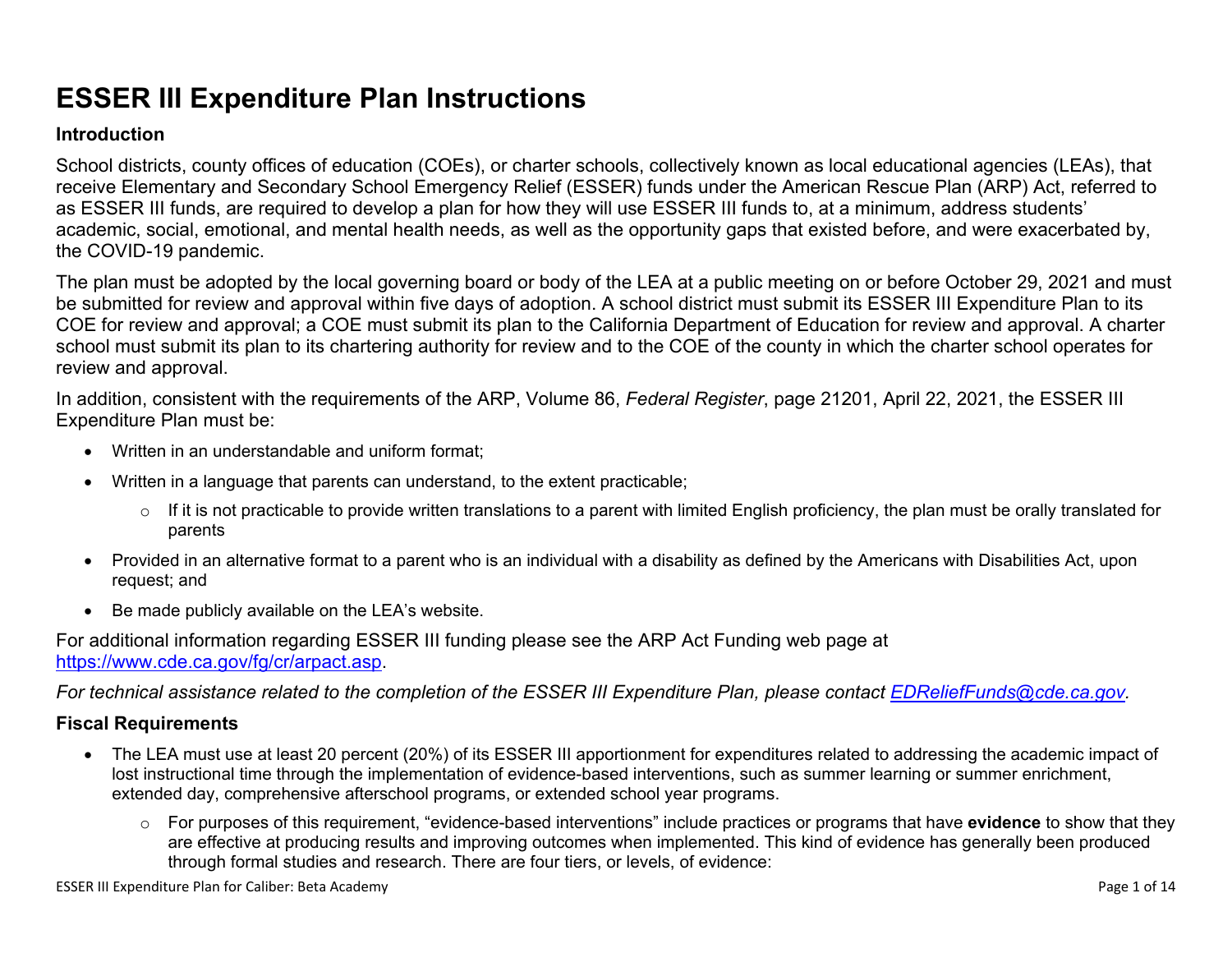- **Tier 1 – Strong Evidence**: the effectiveness of the practices or programs is supported by one or more well-designed and wellimplemented randomized control experimental studies.
- **Tier 2 – Moderate Evidence**: the effectiveness of the practices or programs is supported by one or more well-designed and wellimplemented quasi-experimental studies.
- **Tier 3 – Promising Evidence**: the effectiveness of the practices or programs is supported by one or more well-designed and wellimplemented correlational studies (with statistical controls for selection bias).
- **Tier 4 – Demonstrates a Rationale**: practices that have a well-defined logic model or theory of action, are supported by research, and have some effort underway by a State Educational Agency, LEA, or outside research organization to determine their effectiveness.
- o **For additional information please see the Evidence-Based Interventions Under the ESSA web page at** <https://www.cde.ca.gov/re/es/evidence.asp>**.**
- The LEA must use the remaining ESSER III funds consistent with section 2001(e)(2) of the ARP Act, including for:
	- $\circ$  Any activity authorized by the Elementary and Secondary Education Act (ESEA) of 1965;
	- $\circ$  Any activity authorized by the Individuals with Disabilities Education Act (IDEA);
	- o Any activity authorized by the Adult Education and Family Literacy Act;
	- $\circ$  Any activity authorized by the Carl D. Perkins Career and Technical Education Act of 2006;
	- $\circ$  Coordination of preparedness and response efforts of LEAs with State, local, Tribal, and territorial public health departments, and other relevant agencies, to improve coordinated responses among such entities to prevent, prepare for, and respond to COVID-19;
	- $\circ$  Activities to address the unique needs of low-income students, students with disabilities, English learners, racial and ethnic minorities, homeless students, and foster youth, including how outreach and service delivery will meet the needs of each population;
	- o Developing and implementing procedures and systems to improve the preparedness and response efforts of LEAs;
	- $\circ$  Training and professional development for staff of the LEA on sanitation and minimizing the spread of infectious diseases;
	- $\circ$  Purchasing supplies to sanitize and clean the facilities of an LEA, including buildings operated by such agency;
	- $\circ$  Planning for, coordinating, and implementing activities during long-term closures, including providing meals to eligible students, providing technology for online learning to all students, providing guidance for carrying out requirements under IDEA, and ensuring other educational services can continue to be provided consistent with all Federal, State, and local requirements;
	- $\circ$  Purchasing education technology (including hardware, software, and connectivity) for students who are served by the LEA that aids in regular and substantive educational interaction between students and their classroom instructors, including low-income students and children with disabilities, which may include assistive technology or adaptive equipment;
	- $\circ$  Providing mental health services and supports, including through the implementation of evidence-based full-service community schools;
	- o Planning and implementing activities related to summer learning and supplemental after school programs, including providing classroom instruction or online learning during the summer months and addressing the needs of underserved students;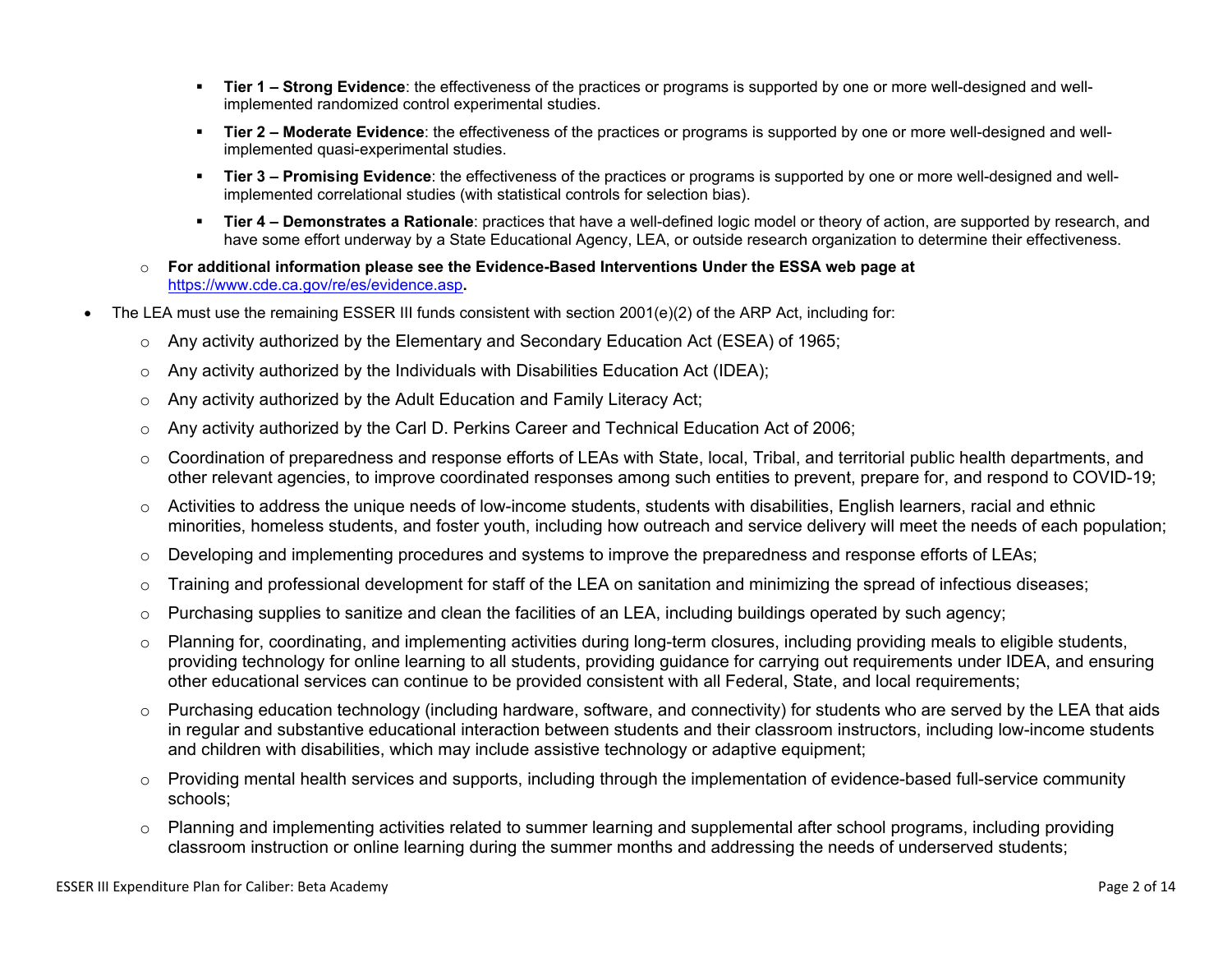- $\circ$  Addressing learning loss among students, including underserved students, by:
	- Administering and using high-quality assessments that are valid and reliable, to accurately assess students' academic progress and assist educators in meeting students' academic needs, including through differentiated instruction,
	- **IMPLEMENTER IMPLEMENT LIME STARK IMPLEMENT IMPLEMENT IMPLY** Implementing evidents,
	- Providing information and assistance to parents and families of how they can effectively support students, including in a distance learning environment, and
	- Tracking student attendance and improving student engagement in distance education;

**Note:** A definition of "underserved students" is provided in the Community Engagement section of the instructions.

- $\circ$  School facility repairs and improvements to enable operation of schools to reduce risks of virus transmission and exposure to environmental health hazards, and to support student health needs;
- $\circ$  Inspection, testing, maintenance, repair, replacement, and upgrade projects to improve the indoor air quality in school facilities, including mechanical and nonmechanical heating, ventilation, and air conditioning systems, filtering, purification and other air cleaning, fans, control systems, and window and door replacement;
- $\circ$  Developing strategies and implementing public health protocols including, to the greatest extent practicable, policies in line with guidance from the Centers for Disease Control and Prevention (CDC) for the reopening and operation of school facilities to effectively maintain the health and safety of students, educators, and other staff;
- $\circ$  Other activities that are necessary to maintain the operation of and continuity of services in LEAs and continuing to employ existing staff of the LEA.

#### <span id="page-8-0"></span>**Other LEA Plans Referenced in this Plan**

In developing the plan, the LEA has flexibility to include community input and/or actions included in other planning documents, such as the Local Control and Accountability Plan (LCAP) and/or the Expanded Learning Opportunities (ELO) Grant Plan, provided that the input and/or actions address the requirements of the ESSER III Expenditure Plan.

An LEA that chooses to utilize community input and/or actions from other planning documents must provide the name of the plan(s) referenced by the LEA and a description of where the plan(s) may be accessed by the public (such as a link to a web page or the street address of where the plan(s) are available) in the table. The LEA may add or delete rows from the table as necessary.

An LEA that chooses not to utilize community input and/or actions from other planning documents may provide a response of "Not Applicable" in the table.

#### <span id="page-8-1"></span>**Summary of Expenditures**

The Summary of Expenditures table provides an overview of the ESSER III funding received by the LEA and how the LEA plans to use its ESSER III funds to support the strategies and interventions being implemented by the LEA.

#### **Instructions**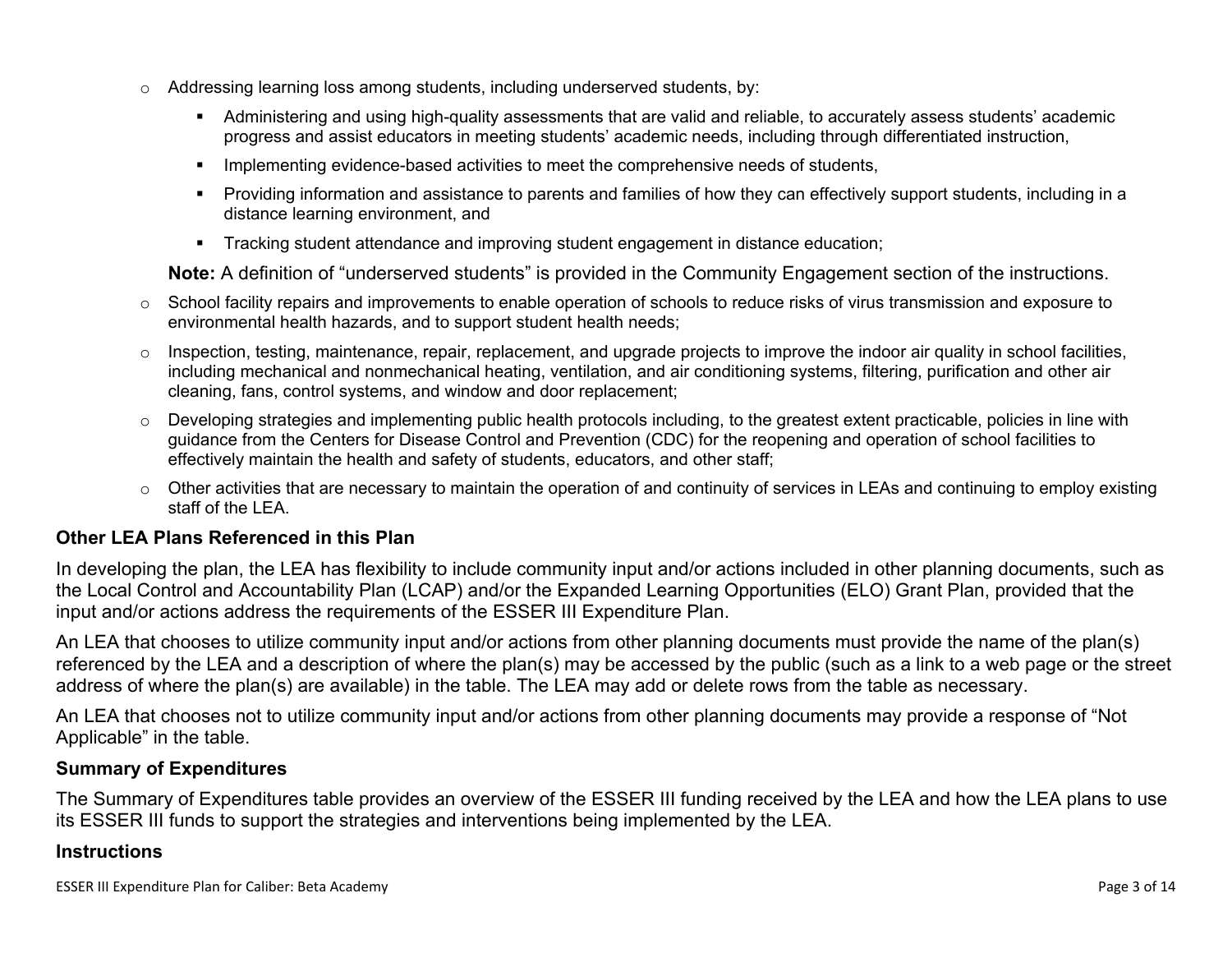For the 'Total ESSER III funds received by the LEA,' provide the total amount of ESSER III funds received by the LEA.

In the Total Planned ESSER III Expenditures column of the table, provide the amount of ESSER III funds being used to implement the actions identified in the applicable plan sections.

For the 'Total ESSER III funds included in this plan,' provide the total amount of ESSER III funds being used to implement actions in the plan.

#### <span id="page-9-0"></span>**Community Engagement**

#### **Purpose and Requirements**

An LEA's decisions about how to use its ESSER III funds will directly impact the students, families, and the local community, and thus the LEA's plan must be tailored to the specific needs faced by students and schools. These community members will have significant insight into what prevention and mitigation strategies should be pursued to keep students and staff safe, as well as how the various COVID–19 prevention and mitigation strategies impact teaching, learning, and day-to-day school experiences.

An LEA must engage in meaningful consultation with the following community members, as applicable to the LEA:

- Students:
- Families, including families that speak languages other than English;
- School and district administrators, including special education administrators;
- Teachers, principals, school leaders, other educators, school staff, and local bargaining units, as applicable.

"Meaningful consultation" with the community includes considering the perspectives and insights of each of the required community members in identifying the unique needs of the LEA, especially related to the effects of the COVID-19 pandemic. Comprehensive strategic planning will utilize these perspectives and insights to determine the most effective strategies and interventions to address these needs through the programs and services the LEA implements with its ESSER III funds.

Additionally, an LEA must engage in meaningful consultation with the following groups to the extent that they are present or served in the LEA:

- Tribes;
- Civil rights organizations, including disability rights organizations (e.g. the American Association of People with Disabilities, the American Civil Liberties Union, National Association for the Advancement of Colored People, etc.); and
- Individuals or advocates representing the interests of children with disabilities, English learners, homeless students, foster youth, migratory students, children who are incarcerated, and other underserved students.
	- o For purposes of this requirement "underserved students" include:
		- Students who are low-income: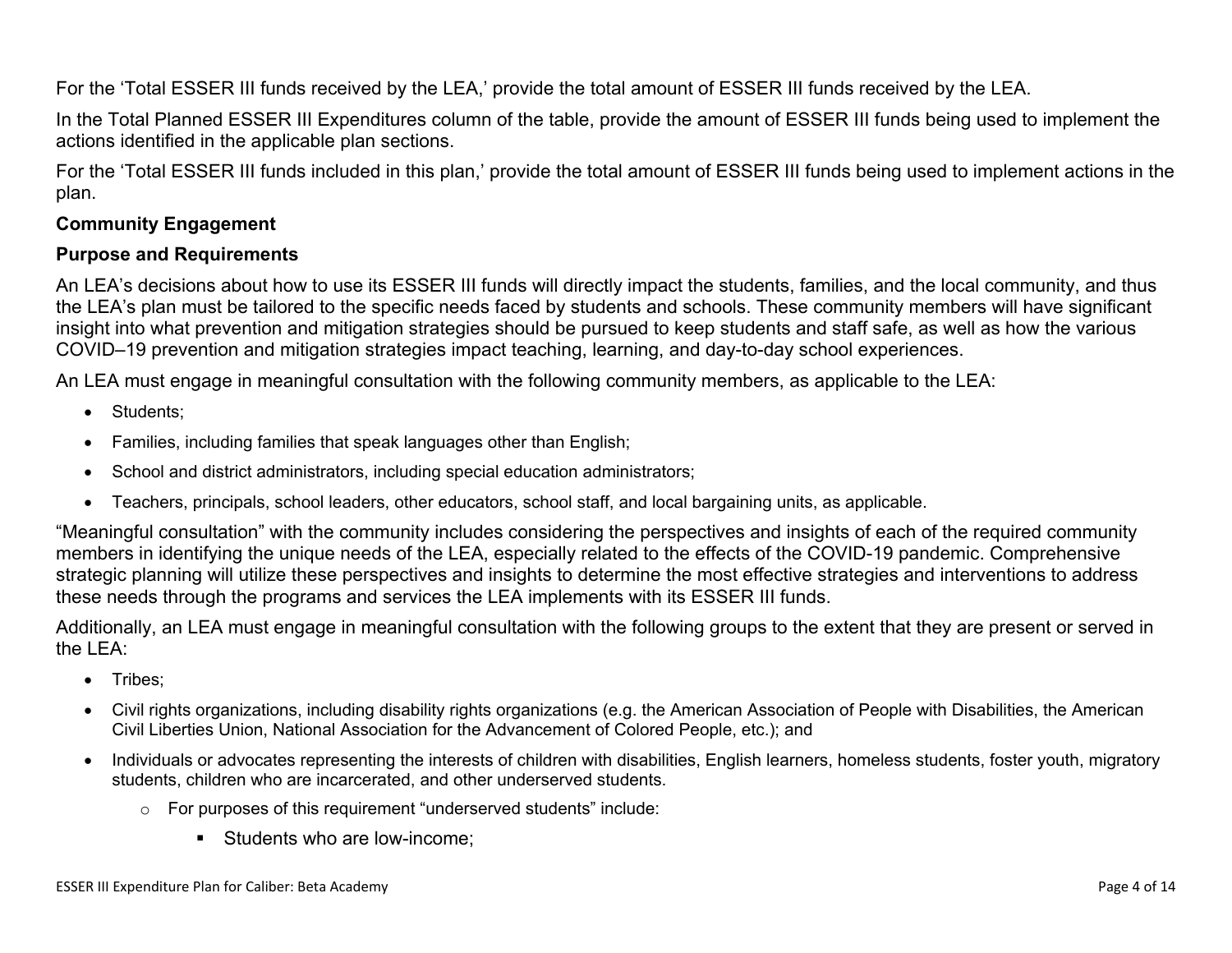- Students who are English learners;
- Students of color:
- Students who are foster youth;
- Homeless students;
- **Students with disabilities: and**
- **Migratory students.**

LEAs are also encouraged to engage with community partners, expanded learning providers, and other community organizations in developing the plan.

Information and resources that support effective community engagement may be found under *Resources* on the following web page of the CDE's website: <https://www.cde.ca.gov/re/lc>.

#### **Instructions**

In responding to the following prompts, the LEA may reference or include input provided by community members during the development of existing plans, including the LCAP and/or the ELO Grant Plan, to the extent that the input is applicable to the requirements of the ESSER III Expenditure Plan. Descriptions provided should include sufficient detail yet be sufficiently succinct to promote a broad understanding among the LEA's local community.

#### A description of the efforts made by the LEA to meaningfully consult with its required community members and the **opportunities provided by the LEA for public input in the development of the plan.**

A sufficient response to this prompt will describe how the LEA sought to meaningfully consult with its required community members in the development of the plan, how the LEA promoted the opportunities for community engagement, and the opportunities that the LEA provided for input from the public at large into the development of the plan.

As noted above, a description of "meaningful consultation" with the community will include an explanation of how the LEA has considered the perspectives and insights of each of the required community members in identifying the unique needs of the LEA, especially related to the effects of the COVID-19 pandemic.

#### **A description of the how the development of the plan was influenced by community input.**

A sufficient response to this prompt will provide clear, specific information about how input from community members and the public at large was considered in the development of the LEA's plan for its use of ESSER III funds. This response must describe aspects of the ESSER III Expenditure Plan that were influenced by or developed in response to input from community members.

- For the purposes of this prompt, "aspects" may include:
	- Prevention and mitigation strategies to continuously and safely operate schools for in-person learning;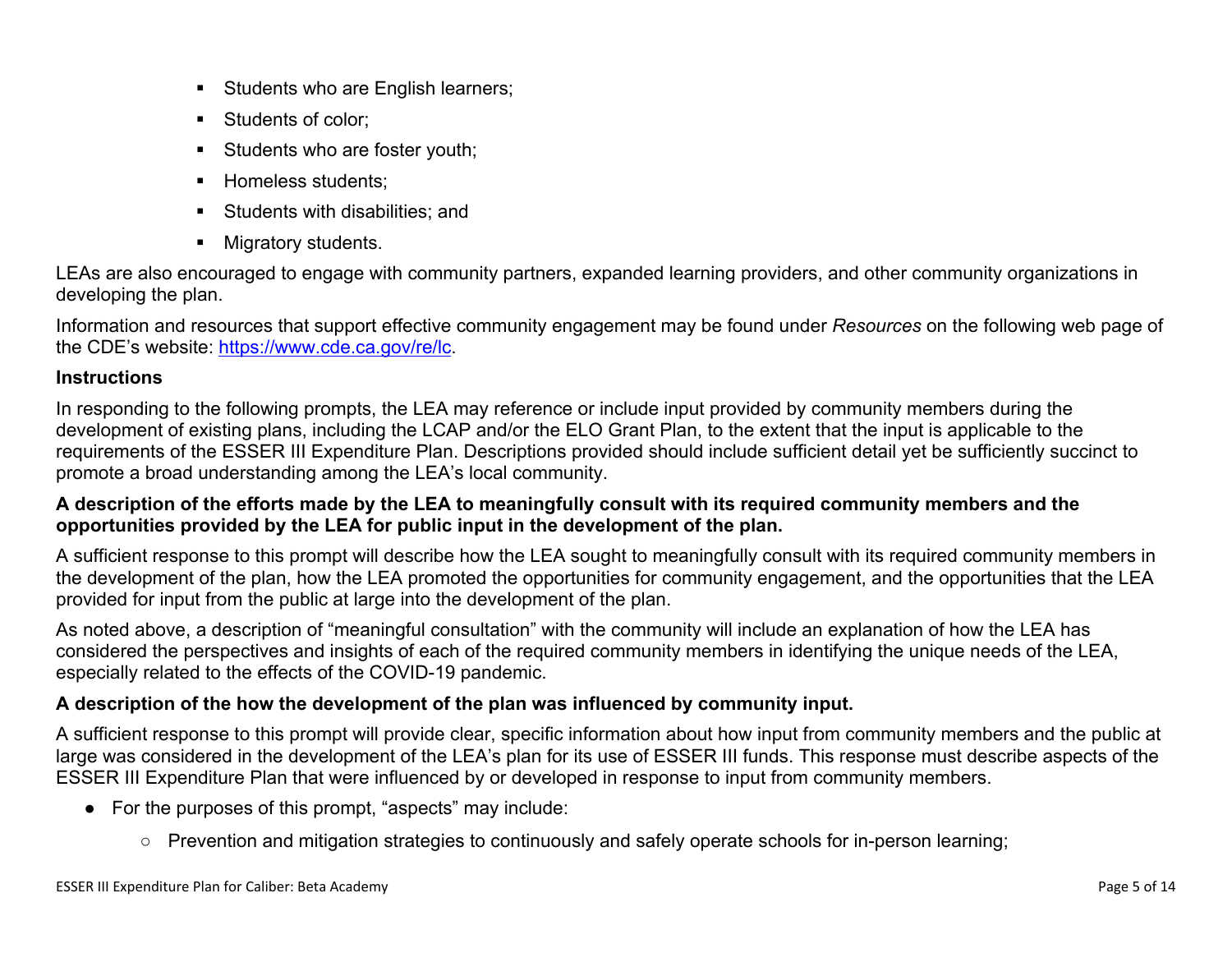- Strategies to address the academic impact of lost instructional time through implementation of evidence-based interventions (e.g. summer learning or summer enrichment, extended day, comprehensive afterschool programs, or extended school year programs);
- Any other strategies or activities implemented with the LEA's ESSER III fund apportionment consistent with section 2001(e)(2) of the ARP Act; and
- Progress monitoring to ensure interventions address the academic, social, emotional, and mental health needs for all students, especially those students disproportionately impacted by COVID-19

For additional information and guidance, please see the U.S. Department of Education's Roadmap to Reopening Safely and Meeting All Students' Needs Document, available here: [https://www2.ed.gov/documents/coronavirus/reopening-2.pdf.](https://www2.ed.gov/documents/coronavirus/reopening-2.pdf)

#### <span id="page-11-0"></span>**Planned Actions and Expenditures**

#### **Purpose and Requirements**

As noted in the Introduction, an LEA receiving ESSER III funds is required to develop a plan to use its ESSER III funds to, at a minimum, address students' academic, social, emotional, and mental health needs, as well as the opportunity gaps that existed before, and were exacerbated by, the COVID-19 pandemic.

#### **Instructions**

An LEA has the flexibility to include actions described in existing plans, including the LCAP and/or ELO Grant Plan, to the extent that the action(s) address the requirements of the ESSER III Expenditure Plan. When including action(s) from other plans, the LEA must describe how the action(s) included in the ESSER III Expenditure Plan supplement the work described in the plan being referenced. The LEA must specify the amount of ESSER III funds that it intends to use to implement the action(s); these ESSER III funds must be in addition to any funding for those action(s) already included in the plan(s) referenced by the LEA. Descriptions of actions provided should include sufficient detail yet be sufficiently succinct to promote a broad understanding among the LEA's local community.

#### <span id="page-11-1"></span>**Strategies for Continuous and Safe In-Person Learning**

Provide the total amount of funds being used to implement actions related to Continuous and Safe In-Person Learning, then complete the table as follows:

- If the action(s) are included in another plan, identify the plan and provide the applicable goal and/or action number from the plan. If the action(s) are not included in another plan, write "N/A".
- Provide a short title for the  $action(s)$ .
- Provide a description of the action(s) the LEA will implement using ESSER III funds for prevention and mitigation strategies that are, to the greatest extent practicable, in line with the most recent CDC guidance, in order to continuously and safely operate schools for in-person learning.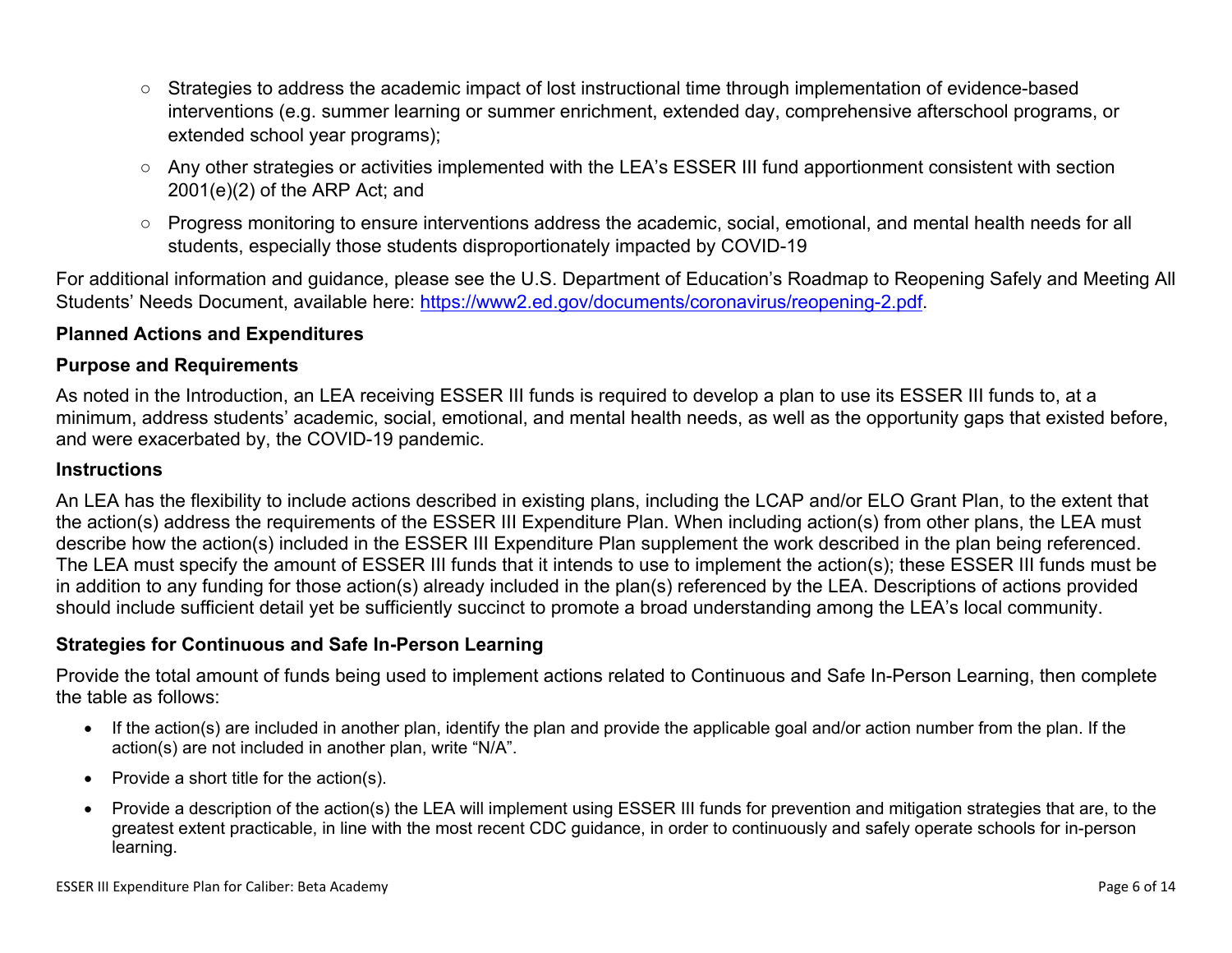Specify the amount of ESSER III funds the LEA plans to expend to implement the action(s); these ESSER III funds must be in addition to any funding for those action(s) already included in the plan(s) referenced by the LEA.

#### <span id="page-12-0"></span>**Addressing the Impact of Lost Instructional Time**

As a reminder, the LEA must use not less than 20 percent of its ESSER III funds to address the academic impact of lost instructional time. Provide the total amount of funds being used to implement actions related to addressing the impact of lost instructional time, then complete the table as follows:

- If the action(s) are included in another plan, identify the plan and provide the applicable goal and/or action number from the plan. If the action(s) are not included in another plan, write "N/A".
- Provide a short title for the  $action(s)$ .
- Provide a description of the action(s) the LEA will implement using ESSER III funds to address the academic impact of lost instructional time through the implementation of evidence-based interventions, such as summer learning or summer enrichment, extended day, comprehensive afterschool programs, or extended school year programs.
- Specify the amount of ESSER III funds the LEA plans to expend to implement the action(s); these ESSER III funds must be in addition to any funding for those action(s) already included in the plan(s) referenced by the LEA.

#### <span id="page-12-1"></span>**Use of Any Remaining Funds**

After completing the Strategies for Continuous and Safe In-Person Learning and the Addressing the Impact of Lost Instructional Time portions of the plan, the LEA may use any remaining ESSER III funds to implement additional actions to address students' academic, social, emotional, and mental health needs, as well as to address opportunity gaps, consistent with the allowable uses identified above in the Fiscal Requirements section of the Instructions. LEAs choosing to use ESSER III funds in this manner must provide the total amount of funds being used to implement actions with any remaining ESSER III funds, then complete the table as follows:

- If the action(s) are included in another plan, identify the plan and provide the applicable goal and/or action number from the plan. If the action(s) are not included in another plan, write "N/A".
- Provide a short title for the  $action(s)$ .
- Provide a description of any additional action(s) the LEA will implement to address students' academic, social, emotional, and mental health needs, as well as to address opportunity gaps, consistent with the allowable uses identified above in the Fiscal Requirements section of the Instructions. If an LEA has allocated its entire apportionment of ESSER III funds to strategies for continuous and safe in-person learning and/or to addressing the impact of lost instructional time, the LEA may indicate that it is not implementing additional actions.
- Specify the amount of ESSER III funds the LEA plans to expend to implement the action(s); these ESSER III funds must be in addition to any funding for those action(s) already included in the plan(s) referenced by the LEA. If the LEA it is not implementing additional actions the LEA must indicate "\$0".

#### <span id="page-12-2"></span>**Ensuring Interventions are Addressing Student Needs**